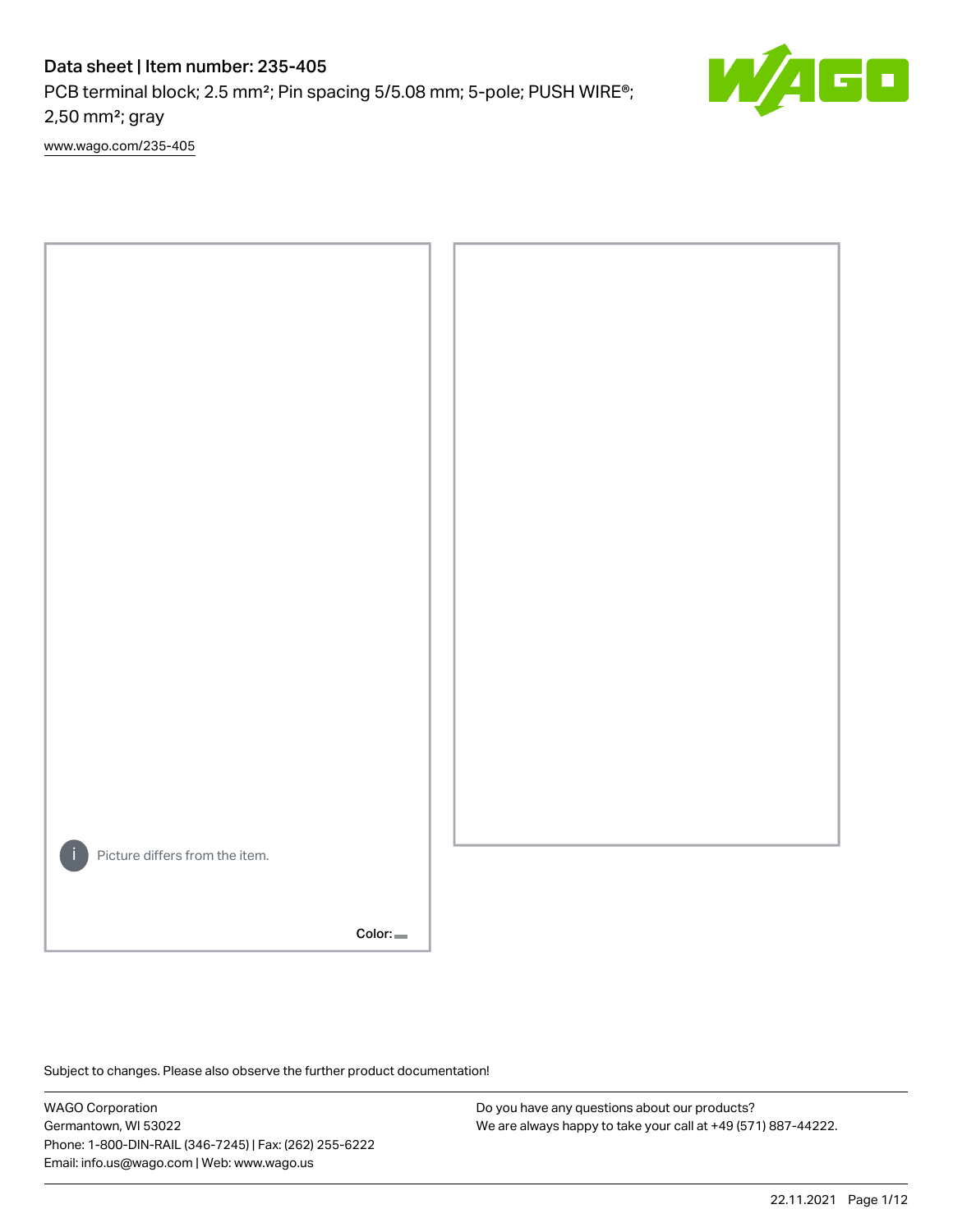

Dimensions in mm

 $L =$  (pole no. x pin spacing) + 1.5 mm

#### Item description

- $\blacksquare$  Low-profile PCB terminal strips with PUSH WIRE<sup>®</sup> connection for custom terminal strip assemblies
- **Push-in termination for solid conductors**
- $\blacksquare$ Double solder pins for high mechanical stability
- $\blacksquare$ Conductor removal via screwdriver (2.5mm x 0.4mm)
- $\blacksquare$ Set to metric or inch pin spacing by compressing terminal strips or pulling them apart

Subject to changes. Please also observe the further product documentation!

WAGO Corporation Germantown, WI 53022 Phone: 1-800-DIN-RAIL (346-7245) | Fax: (262) 255-6222 Email: info.us@wago.com | Web: www.wago.us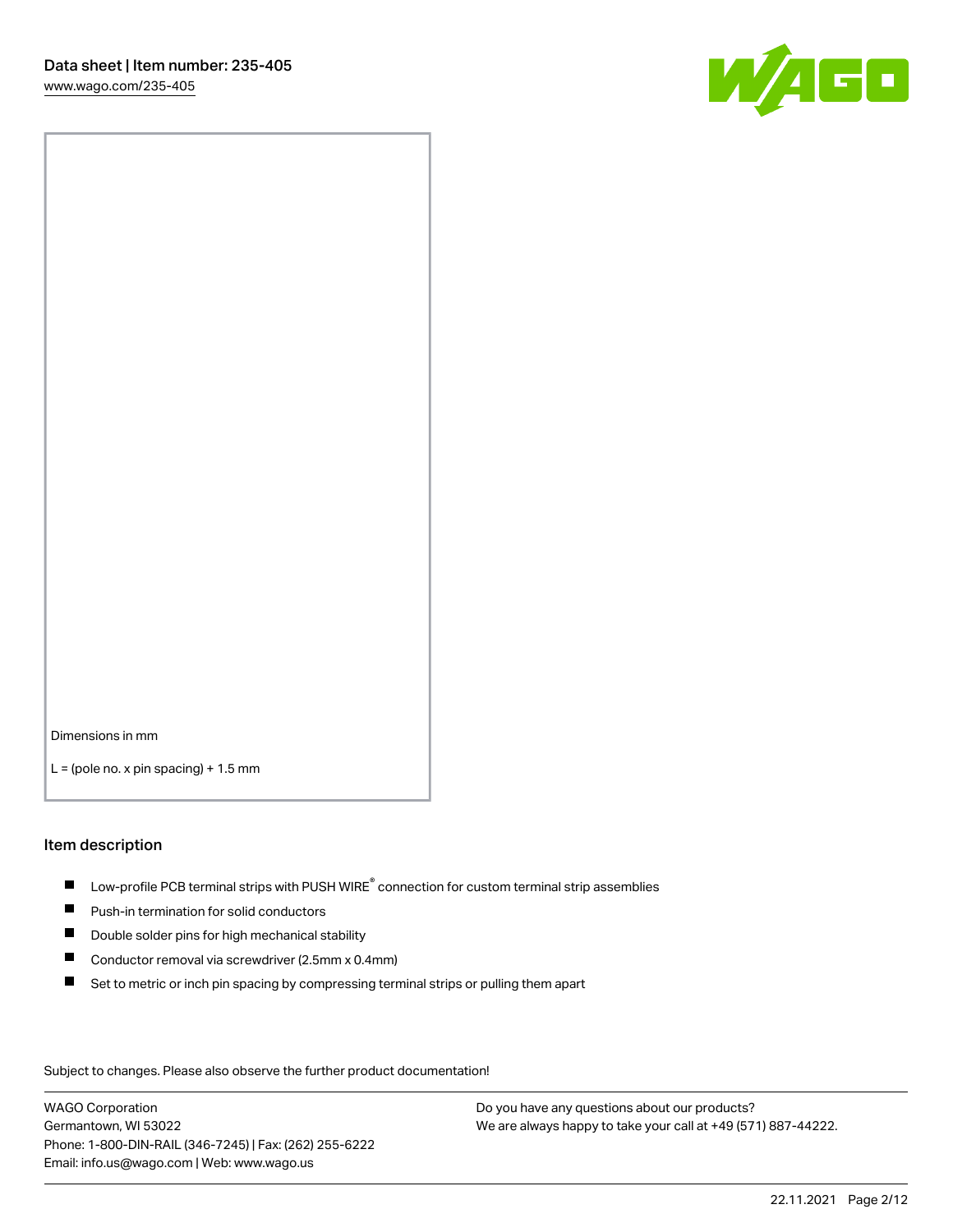

# Data Notes

| Variants: | Other pole numbers                                                                                               |
|-----------|------------------------------------------------------------------------------------------------------------------|
|           | Other colors                                                                                                     |
|           | Terminal strips with 7.5/7.62 mm and 10/10.16 mm pin spacing                                                     |
|           | Mixed-color PCB connector strips                                                                                 |
|           | Direct marking                                                                                                   |
|           | Other versions (or variants) can be requested from WAGO Sales or<br>configured at https://configurator.wago.com/ |
|           |                                                                                                                  |

# Electrical data

# IEC Approvals

| Ratings per                 | IEC/EN 60664-1                                                        |
|-----------------------------|-----------------------------------------------------------------------|
| Rated voltage (III / 3)     | 250 V                                                                 |
| Rated surge voltage (III/3) | 4 <sub>k</sub> V                                                      |
| Rated voltage (III/2)       | 320 V                                                                 |
| Rated surge voltage (III/2) | 4 <sub>k</sub> V                                                      |
| Nominal voltage (II/2)      | 630 V                                                                 |
| Rated surge voltage (II/2)  | 4 <sub>k</sub> V                                                      |
| Rated current               | 24 A                                                                  |
| Legend (ratings)            | $(III / 2)$ $\triangle$ Overvoltage category III / Pollution degree 2 |

# UL Approvals

| Approvals per                  | UL 1059 |
|--------------------------------|---------|
| Rated voltage UL (Use Group B) | 300 V   |
| Rated current UL (Use Group B) | 10 A    |
| Rated voltage UL (Use Group D) | 300 V   |
| Rated current UL (Use Group D) | 10 A    |

# CSA Approvals

| Rated voltage CSA (Use Group B) | 300 V |
|---------------------------------|-------|
| Rated current CSA (Use Group B) |       |

# Connection data

| Total number of connection points |  |
|-----------------------------------|--|
|-----------------------------------|--|

Subject to changes. Please also observe the further product documentation!

| WAGO Corporation                                       | Do you have any questions about our products?                 |
|--------------------------------------------------------|---------------------------------------------------------------|
| Germantown. WI 53022                                   | We are always happy to take your call at +49 (571) 887-44222. |
| Phone: 1-800-DIN-RAIL (346-7245)   Fax: (262) 255-6222 |                                                               |
| Email: info.us@wago.com   Web: www.wago.us             |                                                               |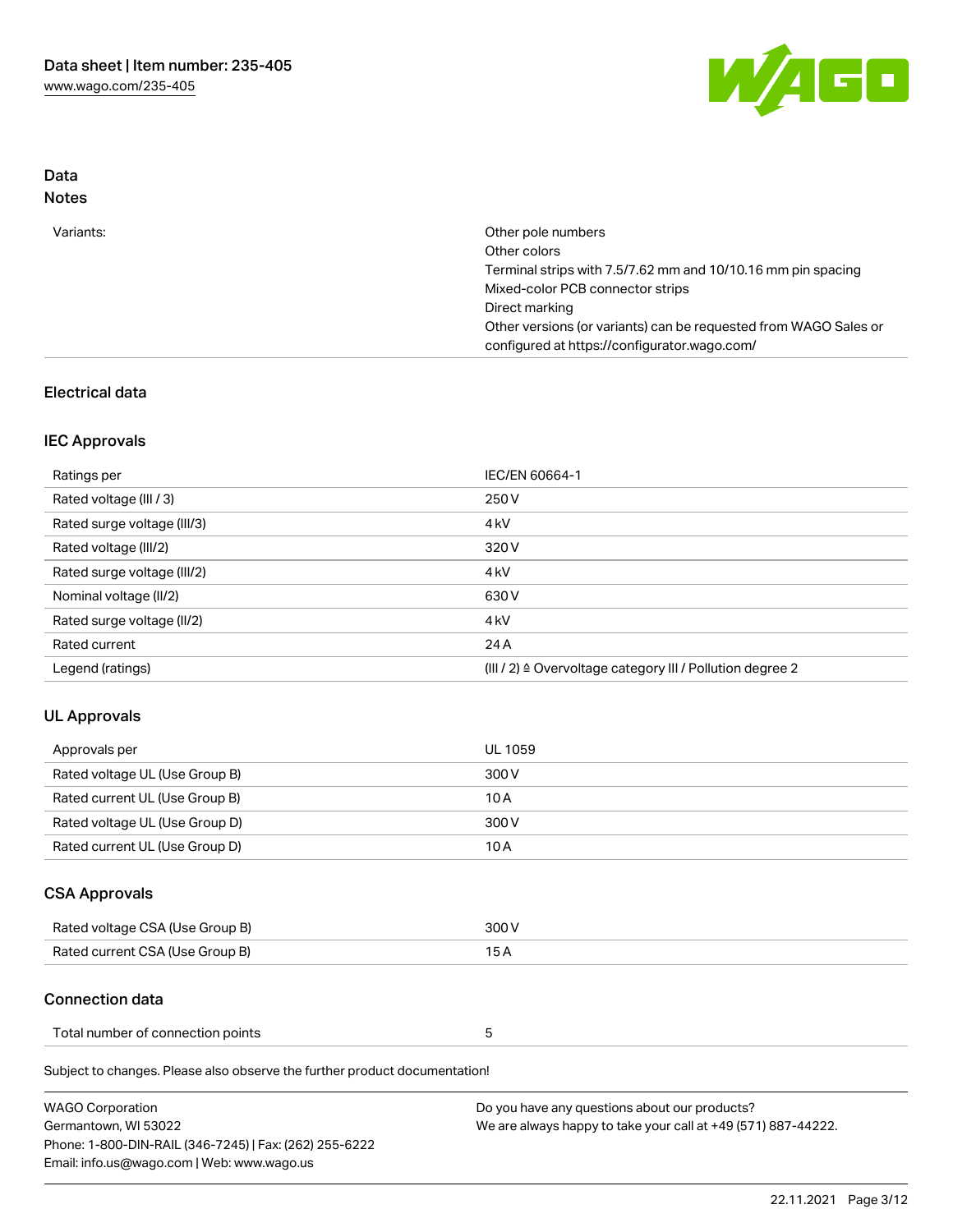[www.wago.com/235-405](http://www.wago.com/235-405)



| Total number of potentials |  |
|----------------------------|--|
| Number of connection types |  |
| Number of levels           |  |

# Connection 1

| Connection technology                             | PUSH WIRE <sup>®</sup>                 |
|---------------------------------------------------|----------------------------------------|
| Actuation type                                    | Operating tool                         |
| Solid conductor                                   | $0.5$ 2.5 mm <sup>2</sup> / 20  14 AWG |
| Fine-stranded conductor; with insulated ferrule   | $0.251.5$ mm <sup>2</sup>              |
| Fine-stranded conductor; with uninsulated ferrule | $0.251.5$ mm <sup>2</sup>              |
| Strip length                                      | $910$ mm / 0.35  0.39 inch             |
| Conductor connection direction to PCB             | 0°                                     |
| Number of poles                                   | 5                                      |

# Physical data

| Pin spacing                          | 5/5.08 mm / 0.197/0.2 inch |
|--------------------------------------|----------------------------|
| Width                                | 26.5 mm / 1.043 inch       |
| Height                               | 12.8 mm / 0.504 inch       |
| Height from the surface              | 9.2 mm / 0.362 inch        |
| Depth                                | 12.5 mm / 0.492 inch       |
| Solder pin length                    | 3.6 <sub>mm</sub>          |
| Solder pin dimensions                | $0.8 \times 0.4$ mm        |
| Drilled hole diameter with tolerance | 1 <sup>(+0.1)</sup> mm     |

# PCB contact

| <b>PCB Contact</b>                  | тнт                                      |
|-------------------------------------|------------------------------------------|
| Solder pin arrangement              | over the entire terminal strip (in-line) |
| Number of solder pins per potential |                                          |

## Material data

| Color                                            | gray                              |
|--------------------------------------------------|-----------------------------------|
| Material group                                   |                                   |
| Insulation material                              | Polyamide (PA66)                  |
| Flammability class per UL94                      | V0                                |
| Clamping spring material                         | Chrome nickel spring steel (CrNi) |
| $\sim$ $\sim$ $\sim$ $\sim$ $\sim$ $\sim$ $\sim$ |                                   |

Contact material

Subject to changes. Please also observe the further product documentation!  $\mathbf{E}$ 

| <b>WAGO Corporation</b>                                | Do you have any questions about our products?                 |
|--------------------------------------------------------|---------------------------------------------------------------|
| Germantown, WI 53022                                   | We are always happy to take your call at +49 (571) 887-44222. |
| Phone: 1-800-DIN-RAIL (346-7245)   Fax: (262) 255-6222 |                                                               |
| Email: info.us@wago.com   Web: www.wago.us             |                                                               |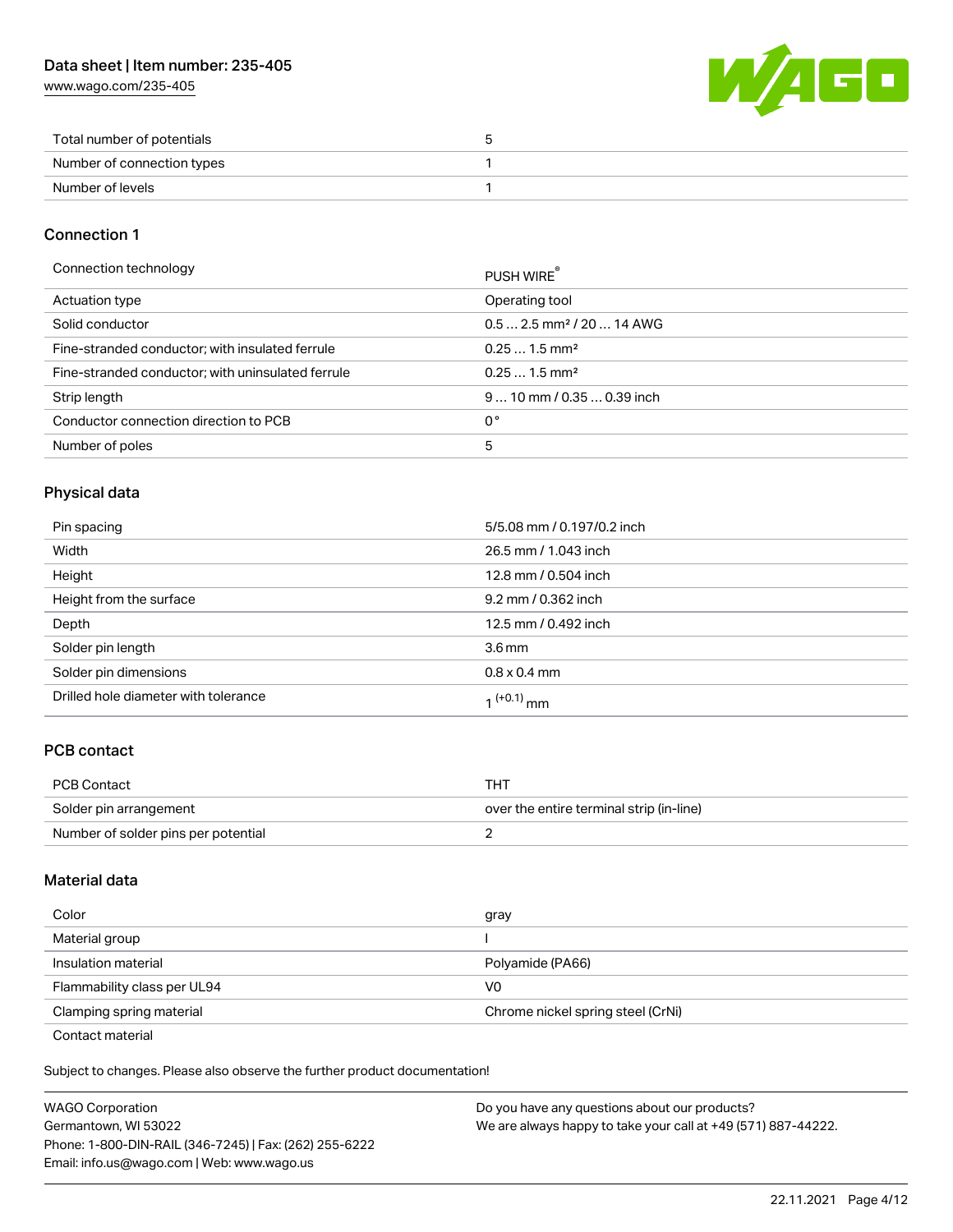[www.wago.com/235-405](http://www.wago.com/235-405)



Electrolytic copper (E<sub>Cu</sub>)

| Contact plating | tin-plated |
|-----------------|------------|
| Fire load       | 0.059 MJ   |
| Weight          | 3.6g       |

# Environmental requirements

| Limit temperature range | +105 °C<br>-60 |
|-------------------------|----------------|
|-------------------------|----------------|

# Commercial data

| Product Group         | 4 (Printed Circuit) |
|-----------------------|---------------------|
| PU (SPU)              | 180 (45) Stück      |
| Packaging type        | box                 |
| Country of origin     | CΝ                  |
| <b>GTIN</b>           | 4044918654586       |
| Customs tariff number | 8536904000          |

# Approvals / Certificates

### Country specific Approvals

| Logo | Approval                                                                   | <b>Additional Approval Text</b> | Certificate<br>name |
|------|----------------------------------------------------------------------------|---------------------------------|---------------------|
|      | <b>CCA</b><br>DEKRA Certification B.V.                                     | EN 60947                        | NTR NL-<br>7144     |
| KEMA | <b>CCA</b><br>DEKRA Certification B.V.                                     | EN 60947                        | 2149549.02          |
|      | <b>CCA</b><br>DEKRA Certification B.V.                                     | EN 60998                        | NTR NL<br>6919      |
|      | <b>CCA</b><br>DEKRA Certification B.V.                                     | EN 60947-7-4                    | NTR NL-<br>7774     |
|      | <b>CSA</b><br>DEKRA Certification B.V.                                     | C22.2                           | 1673956             |
|      | Subject to changes. Please also observe the further product documentation! |                                 |                     |

WAGO Corporation Germantown, WI 53022 Phone: 1-800-DIN-RAIL (346-7245) | Fax: (262) 255-6222 Email: info.us@wago.com | Web: www.wago.us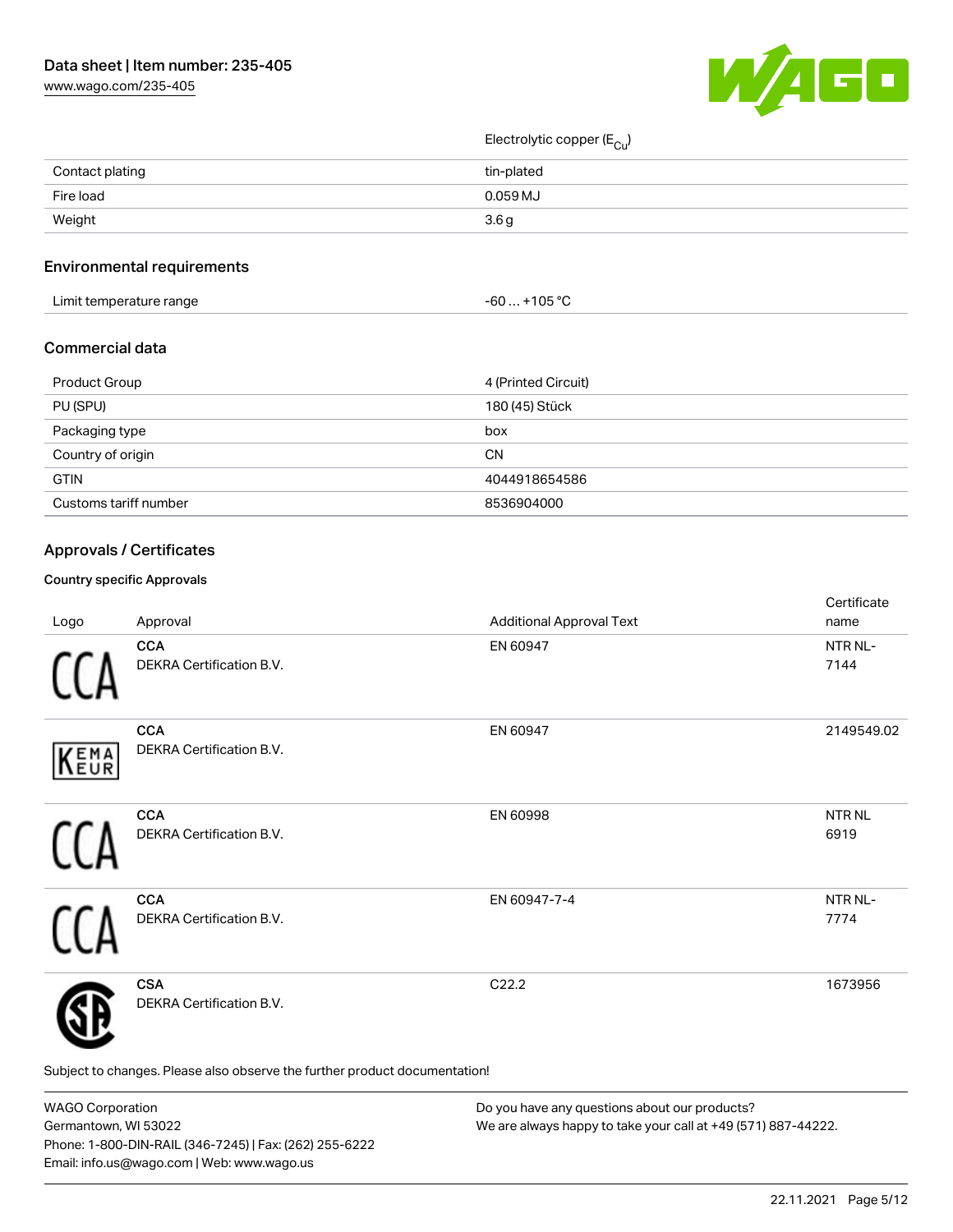[www.wago.com/235-405](http://www.wago.com/235-405)





VDE VDE Prüf- und Zertifizierungsinstitut

EN 60947 40029328

| <b>Ship Approvals</b> |                                        |                                 |                     |
|-----------------------|----------------------------------------|---------------------------------|---------------------|
| Logo                  | Approval                               | <b>Additional Approval Text</b> | Certificate<br>name |
| ABS.                  | <b>ABS</b>                             | $\overline{\phantom{0}}$        | $19-$               |
|                       | American Bureau of Shipping            |                                 | HG1869876-          |
|                       |                                        |                                 | <b>PDA</b>          |
|                       | <b>DNV GL</b>                          | $\overline{\phantom{0}}$        | TAE000016Z          |
|                       | Det Norske Veritas, Germanischer Lloyd |                                 |                     |

# Optional accessories

|  | Ferrules |
|--|----------|

| Ferrule                                         |                                                                                                                                                                                    |                                                                                                                |                      |
|-------------------------------------------------|------------------------------------------------------------------------------------------------------------------------------------------------------------------------------------|----------------------------------------------------------------------------------------------------------------|----------------------|
|                                                 | Item no.: 216-101<br>Ferrule; Sleeve for 0.5 mm <sup>2</sup> / AWG 22; uninsulated; electro-tin plated; silver-colored                                                             |                                                                                                                | www.wago.com/216-101 |
| î.                                              | Item no.: 216-104<br>Ferrule; Sleeve for 1.5 mm <sup>2</sup> / AWG 16; uninsulated; electro-tin plated; silver-colored                                                             |                                                                                                                | www.wago.com/216-104 |
| ł                                               | Item no.: 216-102<br>Ferrule; Sleeve for 0.75 mm <sup>2</sup> / AWG 20; uninsulated; electro-tin plated; silver-colored                                                            |                                                                                                                | www.wago.com/216-102 |
|                                                 | Item no.: 216-103<br>Ferrule; Sleeve for 1 mm <sup>2</sup> / AWG 18; uninsulated; electro-tin plated                                                                               |                                                                                                                | www.wago.com/216-103 |
| î.                                              | Item no.: 216-123<br>Ferrule; Sleeve for 1 mm <sup>2</sup> / AWG 18; uninsulated; electro-tin plated; silver-colored                                                               |                                                                                                                | www.wago.com/216-123 |
| î.                                              | Item no.: 216-122<br>Ferrule; Sleeve for 0.75 mm <sup>2</sup> / AWG 20; uninsulated; electro-tin plated; silver-colored                                                            |                                                                                                                | www.wago.com/216-122 |
| I                                               | Item no.: 216-124<br>Ferrule; Sleeve for 1.5 mm <sup>2</sup> / AWG 16; uninsulated; electro-tin plated                                                                             |                                                                                                                | www.wago.com/216-124 |
|                                                 | Item no.: 216-142<br>Ferrule; Sleeve for 0.75 mm <sup>2</sup> / 18 AWG; uninsulated; electro-tin plated; electrolytic copper; gastight<br>crimped; acc. to DIN 46228, Part 1/08.92 |                                                                                                                | www.wago.com/216-142 |
|                                                 | Item no.: 216-132<br>Ferrule; Sleeve for 0.34 mm <sup>2</sup> / AWG 24; uninsulated; electro-tin plated                                                                            |                                                                                                                | www.wago.com/216-132 |
| 1                                               | Item no.: 216-121<br>Ferrule; Sleeve for 0.5 mm <sup>2</sup> / AWG 22; uninsulated; electro-tin plated; silver-colored                                                             |                                                                                                                | www.wago.com/216-121 |
|                                                 | Subject to changes. Please also observe the further product documentation!                                                                                                         |                                                                                                                |                      |
| <b>WAGO Corporation</b><br>Germantown, WI 53022 | Phone: 1-800-DIN-RAIL (346-7245)   Fax: (262) 255-6222                                                                                                                             | Do you have any questions about our products?<br>We are always happy to take your call at +49 (571) 887-44222. |                      |

Email: info.us@wago.com | Web: www.wago.us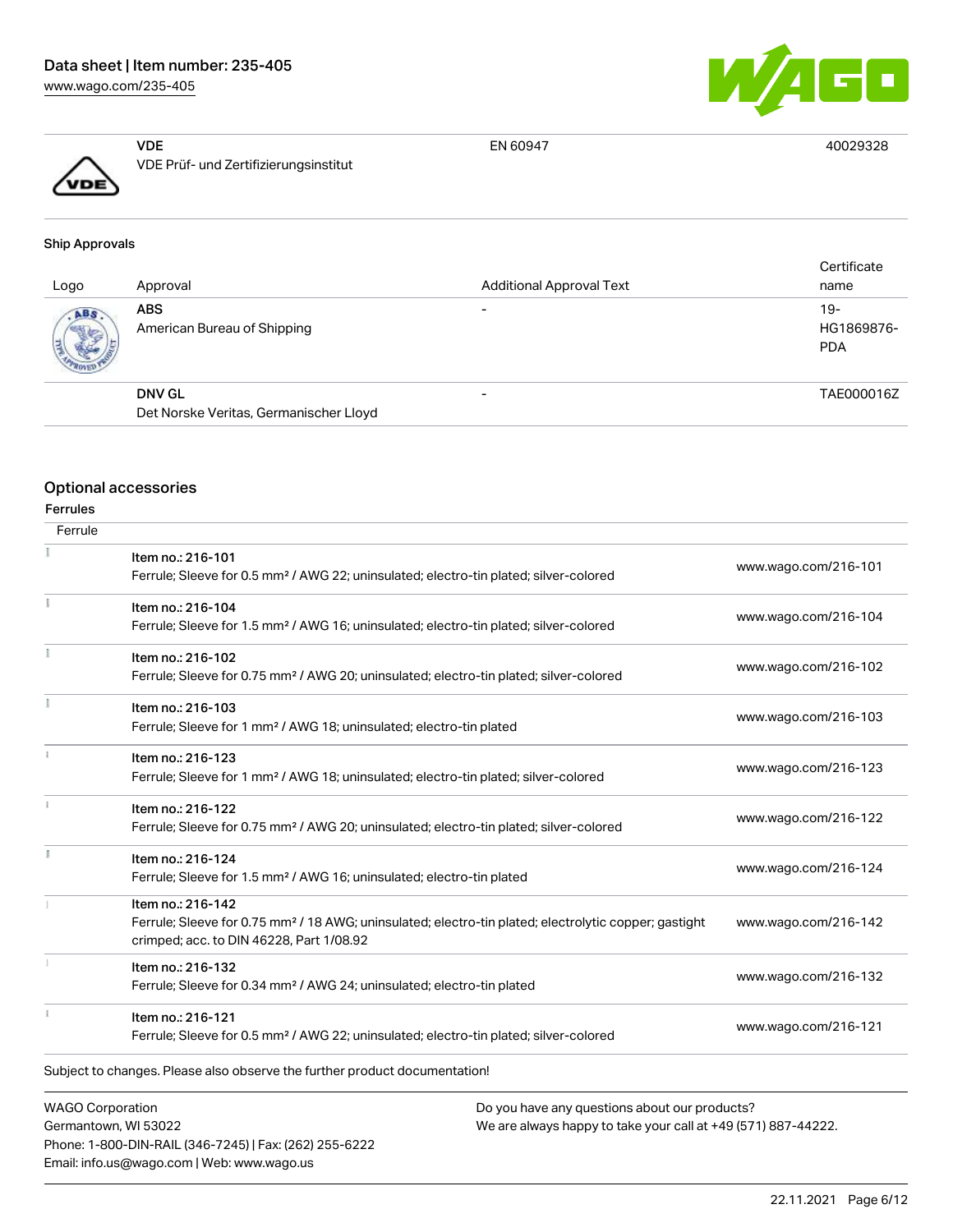[www.wago.com/235-405](http://www.wago.com/235-405)



|   | Item no.: 216-143<br>Ferrule; Sleeve for 1 mm <sup>2</sup> / AWG 18; uninsulated; electro-tin plated; electrolytic copper; gastight<br>crimped; acc. to DIN 46228, Part 1/08.92                         | www.wago.com/216-143 |
|---|---------------------------------------------------------------------------------------------------------------------------------------------------------------------------------------------------------|----------------------|
|   | Item no.: 216-131<br>Ferrule; Sleeve for 0.25 mm <sup>2</sup> / AWG 24; uninsulated; electro-tin plated; silver-colored                                                                                 | www.wago.com/216-131 |
|   | Item no.: 216-141<br>Ferrule; Sleeve for 0.5 mm <sup>2</sup> / 20 AWG; uninsulated; electro-tin plated; electrolytic copper; gastight<br>crimped; acc. to DIN 46228, Part 1/08.92                       | www.wago.com/216-141 |
|   | Item no.: 216-152<br>Ferrule; Sleeve for 0.34 mm <sup>2</sup> / AWG 24; uninsulated; electro-tin plated                                                                                                 | www.wago.com/216-152 |
| ۸ | Item no.: 216-203<br>Ferrule; Sleeve for 1 mm <sup>2</sup> / AWG 18; insulated; electro-tin plated; red                                                                                                 | www.wago.com/216-203 |
|   | Item no.: 216-202<br>Ferrule; Sleeve for 0.75 mm <sup>2</sup> / 18 AWG; insulated; electro-tin plated; gray                                                                                             | www.wago.com/216-202 |
|   | Item no.: 216-151<br>Ferrule; Sleeve for 0.25 mm <sup>2</sup> / AWG 24; uninsulated; electro-tin plated                                                                                                 | www.wago.com/216-151 |
| Â | Item no.: 216-204<br>Ferrule; Sleeve for 1.5 mm <sup>2</sup> / AWG 16; insulated; electro-tin plated; black                                                                                             | www.wago.com/216-204 |
|   | Item no.: 216-144<br>Ferrule; Sleeve for 1.5 mm <sup>2</sup> / AWG 16; uninsulated; electro-tin plated; electrolytic copper; gastight<br>crimped; acc. to DIN 46228, Part 1/08.92; silver-colored       | www.wago.com/216-144 |
|   | Item no.: 216-201<br>Ferrule; Sleeve for 0.5 mm <sup>2</sup> / 20 AWG; insulated; electro-tin plated; white                                                                                             | www.wago.com/216-201 |
|   | Item no.: 216-223<br>Ferrule; Sleeve for 1 mm <sup>2</sup> / AWG 18; insulated; electro-tin plated; red                                                                                                 | www.wago.com/216-223 |
|   | Item no.: 216-241<br>Ferrule; Sleeve for 0.5 mm <sup>2</sup> / 20 AWG; insulated; electro-tin plated; electrolytic copper; gastight<br>crimped; acc. to DIN 46228, Part 4/09.90; white                  | www.wago.com/216-241 |
|   | Item no.: 216-242<br>Ferrule; Sleeve for 0.75 mm <sup>2</sup> / 18 AWG; insulated; electro-tin plated; electrolytic copper; gastight<br>crimped; acc. to DIN 46228, Part 4/09.90; gray                  | www.wago.com/216-242 |
|   | Item no.: 216-222<br>Ferrule; Sleeve for 0.75 mm <sup>2</sup> / 18 AWG; insulated; electro-tin plated; gray                                                                                             | www.wago.com/216-222 |
|   | Item no.: 216-221<br>Ferrule; Sleeve for 0.5 mm <sup>2</sup> / 20 AWG; insulated; electro-tin plated; white                                                                                             | www.wago.com/216-221 |
| 1 | Item no.: 216-224<br>Ferrule; Sleeve for 1.5 mm <sup>2</sup> / AWG 16; insulated; electro-tin plated; black                                                                                             | www.wago.com/216-224 |
|   | Item no.: 216-243<br>Ferrule; Sleeve for 1 mm <sup>2</sup> / AWG 18; insulated; electro-tin plated; electrolytic copper; gastight crimped; www.wago.com/216-243<br>acc. to DIN 46228, Part 4/09.90; red |                      |
|   | Item no.: 216-244<br>Subject to changes Please also observe the further product documentation                                                                                                           |                      |

Subject to changes. Please also observe the further product documentation!

WAGO Corporation Germantown, WI 53022 Phone: 1-800-DIN-RAIL (346-7245) | Fax: (262) 255-6222 Email: info.us@wago.com | Web: www.wago.us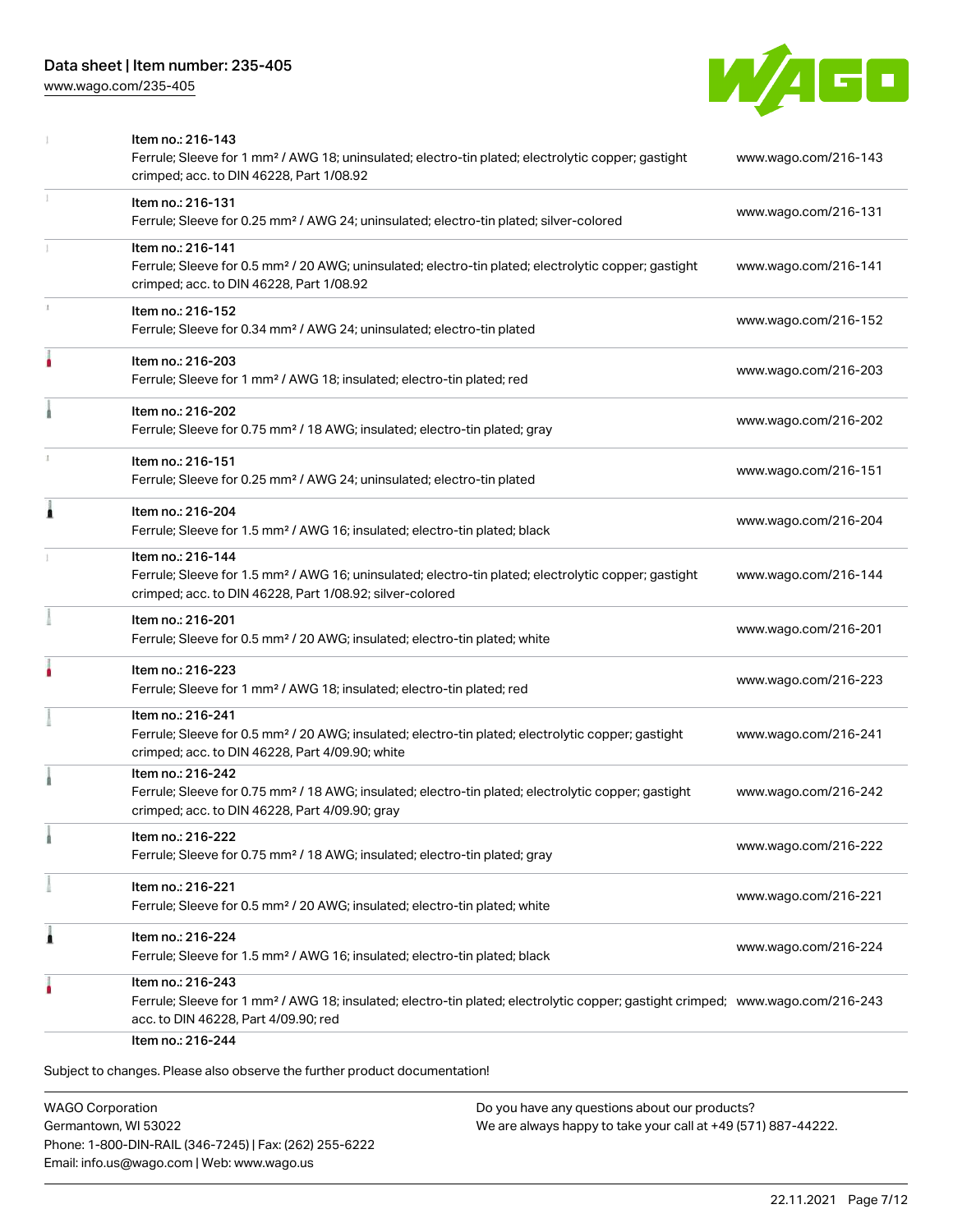[www.wago.com/235-405](http://www.wago.com/235-405)



| 10000               |                                                                                                                                                                                                         |                                  |
|---------------------|---------------------------------------------------------------------------------------------------------------------------------------------------------------------------------------------------------|----------------------------------|
|                     | Subject to changes. Please also observe the further product documentation!                                                                                                                              |                                  |
|                     | Marking strips; as a DIN A4 sheet; MARKED; 17-32 (160x); Height of marker strip: 3 mm; Strip length<br>182 mm; Horizontal marking; Self-adhesive; white                                                 | www.wago.com/210-332<br>/508-204 |
|                     | Item no.: 210-332/508-204                                                                                                                                                                               |                                  |
|                     | Item no.: 210-332/500-204<br>Marking strips; as a DIN A4 sheet; MARKED; 17-32 (160x); Height of marker strip: 3 mm; Strip length<br>182 mm; Horizontal marking; Self-adhesive; white                    | www.wago.com/210-332<br>/500-204 |
|                     | Item no.: 210-332/508-202<br>Marking strips; as a DIN A4 sheet; MARKED; 1-16 (160x); Height of marker strip: 3 mm; Strip length 182<br>mm; Horizontal marking; Self-adhesive; white                     | www.wago.com/210-332<br>/508-202 |
|                     | Item no.: 210-332/500-205<br>Marking strips; as a DIN A4 sheet; MARKED; 1-32 (80x); Height of marker strip: 3 mm; Strip length 182<br>mm; Horizontal marking; Self-adhesive; white                      | www.wago.com/210-332<br>/500-205 |
|                     | Item no.: 210-332/500-206<br>Marking strips; as a DIN A4 sheet; MARKED; 33-48 (160x); Height of marker strip: 3 mm; Strip length<br>182 mm; Horizontal marking; Self-adhesive; white                    | www.wago.com/210-332<br>/500-206 |
|                     | Item no.: 210-332/500-202<br>Marking strips; as a DIN A4 sheet; MARKED; 1-16 (160x); Height of marker strip: 3 mm; Strip length 182<br>mm; Horizontal marking; Self-adhesive; white                     | www.wago.com/210-332<br>/500-202 |
| Marking strip       |                                                                                                                                                                                                         |                                  |
| Marking accessories | Item no.: 216-302<br>Ferrule; Sleeve for 0.34 mm <sup>2</sup> / 22 AWG; insulated; electro-tin plated; light turquoise                                                                                  | www.wago.com/216-302             |
|                     | Item no.: 216-322<br>Ferrule; Sleeve for 0.34 mm <sup>2</sup> / 22 AWG; insulated; electro-tin plated; green                                                                                            | www.wago.com/216-322             |
|                     | Item no.: 216-321<br>Ferrule; Sleeve for 0.25 mm <sup>2</sup> / AWG 24; insulated; electro-tin plated; yellow                                                                                           | www.wago.com/216-321             |
|                     | Item no.: 216-301<br>Ferrule; Sleeve for 0.25 mm <sup>2</sup> / AWG 24; insulated; electro-tin plated; yellow                                                                                           | www.wago.com/216-301             |
|                     | Item no.: 216-262<br>Ferrule; Sleeve for 0.75 mm <sup>2</sup> / 18 AWG; insulated; electro-tin plated; electrolytic copper; gastight<br>crimped; acc. to DIN 46228, Part 4/09.90; gray                  | www.wago.com/216-262             |
|                     | Item no.: 216-284<br>Ferrule; Sleeve for 1.5 mm <sup>2</sup> / AWG 16; insulated; electro-tin plated; electrolytic copper; gastight<br>crimped; acc. to DIN 46228, Part 4/09.90; black                  | www.wago.com/216-284             |
| Â                   | Item no.: 216-264<br>Ferrule; Sleeve for 1.5 mm <sup>2</sup> / AWG 16; insulated; electro-tin plated; electrolytic copper; gastight<br>crimped; acc. to DIN 46228, Part 4/09.90; black                  | www.wago.com/216-264             |
|                     | Item no.: 216-263<br>Ferrule; Sleeve for 1 mm <sup>2</sup> / AWG 18; insulated; electro-tin plated; electrolytic copper; gastight crimped; www.wago.com/216-263<br>acc. to DIN 46228, Part 4/09.90; red |                                  |
| 1                   | Ferrule; Sleeve for 1.5 mm <sup>2</sup> / AWG 16; insulated; electro-tin plated; electrolytic copper; gastight<br>crimped; acc. to DIN 46228, Part 4/09.90; black                                       | www.wago.com/216-244             |

WAGO Corporation Germantown, WI 53022 Phone: 1-800-DIN-RAIL (346-7245) | Fax: (262) 255-6222 Email: info.us@wago.com | Web: www.wago.us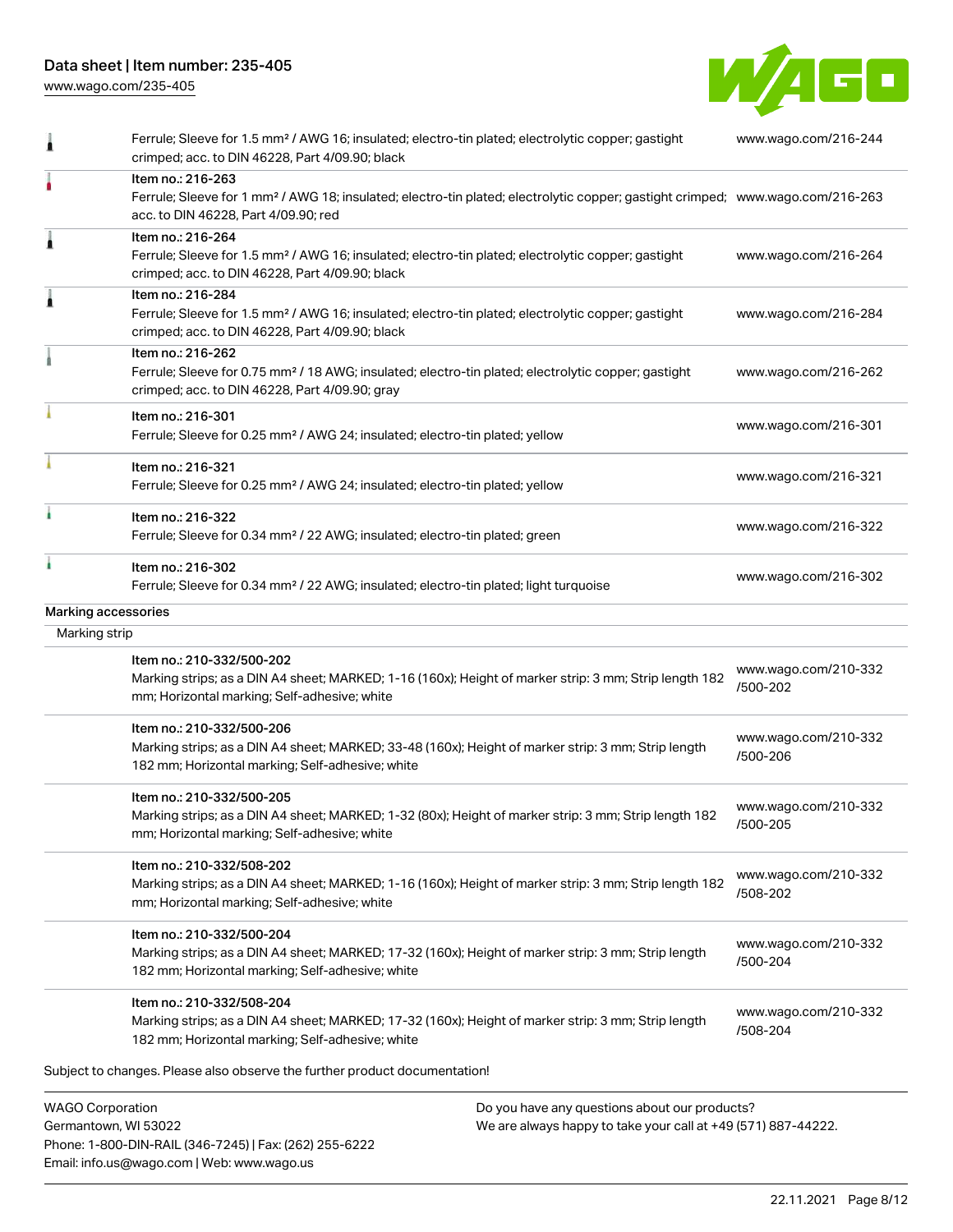

|                | Item no.: 210-332/508-206<br>Marking strips; as a DIN A4 sheet; MARKED; 33-48 (160x); Height of marker strip: 3 mm; Strip length<br>182 mm; Horizontal marking; Self-adhesive; white | www.wago.com/210-332<br>/508-206 |
|----------------|--------------------------------------------------------------------------------------------------------------------------------------------------------------------------------------|----------------------------------|
|                | Item no.: 210-332/508-205<br>Marking strips; as a DIN A4 sheet; MARKED; 1-32 (80x); Height of marker strip: 3 mm; Strip length 182<br>mm; Horizontal marking; Self-adhesive; white   | www.wago.com/210-332<br>/508-205 |
| Tools          |                                                                                                                                                                                      |                                  |
| Operating tool |                                                                                                                                                                                      |                                  |
|                | Item no.: 210-648<br>Operating tool; Blade: 2.5 x 0.4 mm; with a partially insulated shaft; angled; short                                                                            | www.wago.com/210-648             |
|                | Item no.: 210-647<br>Operating tool; Blade: 2.5 x 0.4 mm; with a partially insulated shaft; multicoloured                                                                            | www.wago.com/210-647             |
|                | Item no.: 210-719<br>Operating tool; Blade: 2.5 x 0.4 mm; with a partially insulated shaft                                                                                           | www.wago.com/210-719             |

# Downloads

# Documentation

| <b>Additional Information</b>                                                                                                                                          |            |                 |          |
|------------------------------------------------------------------------------------------------------------------------------------------------------------------------|------------|-----------------|----------|
| <b>Technical explanations</b>                                                                                                                                          | 2019 Apr 3 | pdf<br>2.0 MB   | Download |
|                                                                                                                                                                        |            | pdf<br>125.0 kB | Download |
| <b>CAD files</b>                                                                                                                                                       |            |                 |          |
| CAD data                                                                                                                                                               |            |                 |          |
| 2D/3D Models 235-405                                                                                                                                                   |            | <b>URL</b>      | Download |
| <b>CAE</b> data                                                                                                                                                        |            |                 |          |
| EPLAN Data Portal 235-405                                                                                                                                              |            | <b>URL</b>      | Download |
| ZUKEN Portal 235-405                                                                                                                                                   |            | URL             | Download |
| <b>PCB Design</b>                                                                                                                                                      |            |                 |          |
| Symbol and Footprint 235-405                                                                                                                                           |            | URL             | Download |
| CAx data for your PCB design, consisting of "schematic symbols and PCB footprints",<br>allow easy integration of the WAGO component into your development environment. |            |                 |          |
| Subject to changes. Please also observe the further product documentation!                                                                                             |            |                 |          |

| <b>WAGO Corporation</b>                                |
|--------------------------------------------------------|
| Germantown, WI 53022                                   |
| Phone: 1-800-DIN-RAIL (346-7245)   Fax: (262) 255-6222 |
| Email: info.us@wago.com   Web: www.wago.us             |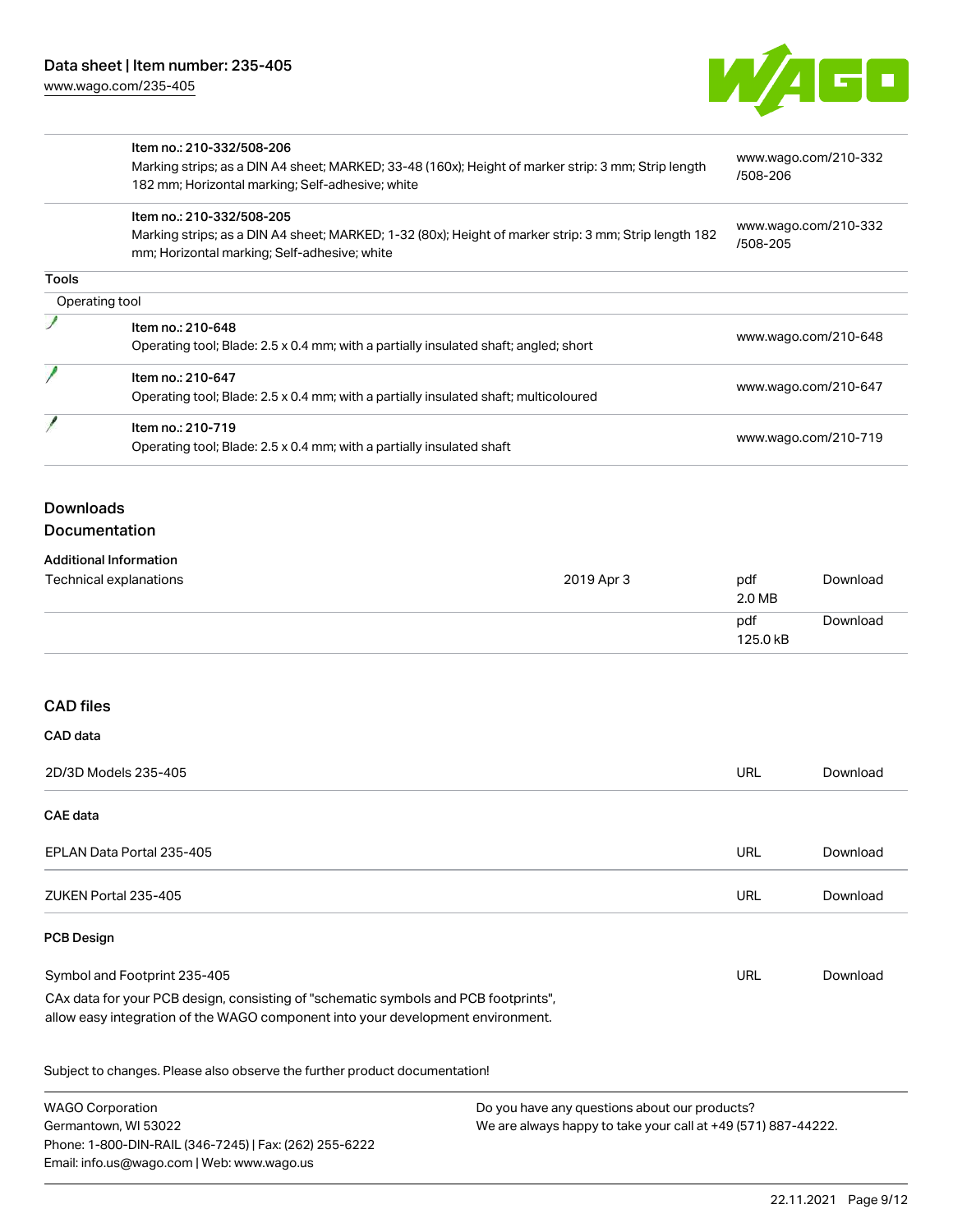#### Supported formats:

- $\blacksquare$ Accel EDA 14 & 15
- $\blacksquare$ Altium 6 to current version
- $\blacksquare$ Cadence Allegro
- $\blacksquare$ **DesignSpark**
- $\blacksquare$ Eagle Libraries
- $\blacksquare$ KiCad
- $\blacksquare$ Mentor Graphics BoardStation
- $\blacksquare$ Mentor Graphics Design Architect
- $\blacksquare$ Mentor Graphics Design Expedition 99 and 2000
- $\blacksquare$ OrCAD 9.X PCB and Capture
- $\blacksquare$ PADS PowerPCB 3, 3.5, 4.X, and 5.X
- $\blacksquare$ PADS PowerPCB and PowerLogic 3.0
- $\blacksquare$ PCAD 2000, 2001, 2002, 2004, and 2006
- $\blacksquare$ Pulsonix 8.5 or newer
- $\blacksquare$ STL
- $\blacksquare$ 3D STEP
- П TARGET 3001!
- $\blacksquare$ View Logic ViewDraw
- П Quadcept
- $\blacksquare$ Zuken CadStar 3 and 4
- Zuken CR-5000 and CR-8000 П

PCB Component Libraries (EDA), PCB CAD Library Ultra Librarian

## Environmental Product Compliance

#### Compliance Search

Environmental Product Compliance 235-405 PCB terminal block; 2.5 mm<sup>2</sup>; Pin spacing 5/5.08 mm; 5-pole; PUSH WIRE<sup>®</sup>; 2,50 mm<sup>2</sup>; gray URL [Download](https://www.wago.com/global/d/ComplianceLinkMediaContainer_235-405)

### Installation Notes

Subject to changes. Please also observe the further product documentation!

WAGO Corporation Germantown, WI 53022 Phone: 1-800-DIN-RAIL (346-7245) | Fax: (262) 255-6222 Email: info.us@wago.com | Web: www.wago.us

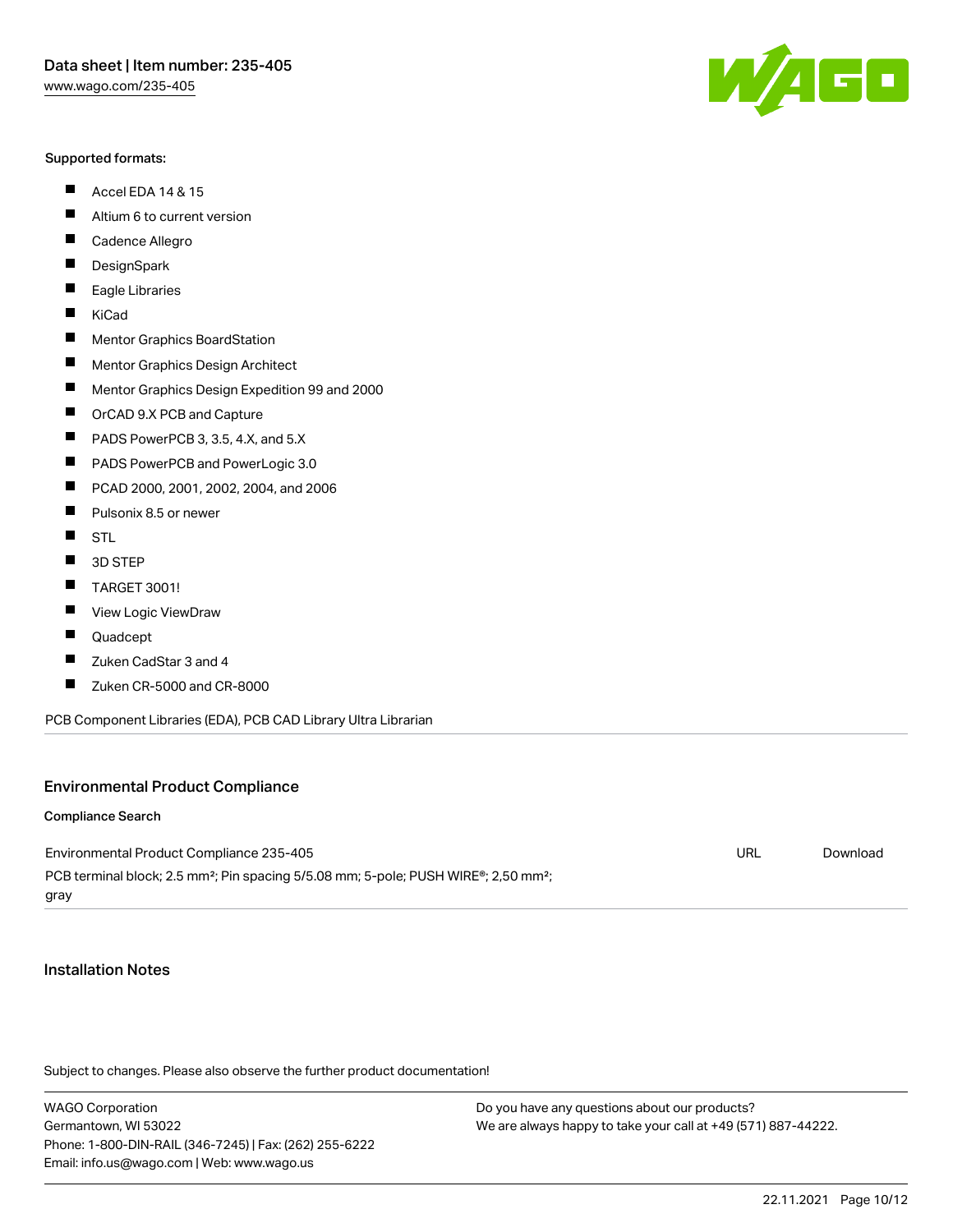# Data sheet | Item number: 235-405 [www.wago.com/235-405](http://www.wago.com/235-405)





Inserting a solid conductor via push-in termination.

#### Conductor removal



Removing a conductor via screwdriver (2.5 mm blade width).

#### Conductor termination



Inserting a solid conductor via push-in termination.

## Conductor removal

Subject to changes. Please also observe the further product documentation!

WAGO Corporation Germantown, WI 53022 Phone: 1-800-DIN-RAIL (346-7245) | Fax: (262) 255-6222 Email: info.us@wago.com | Web: www.wago.us